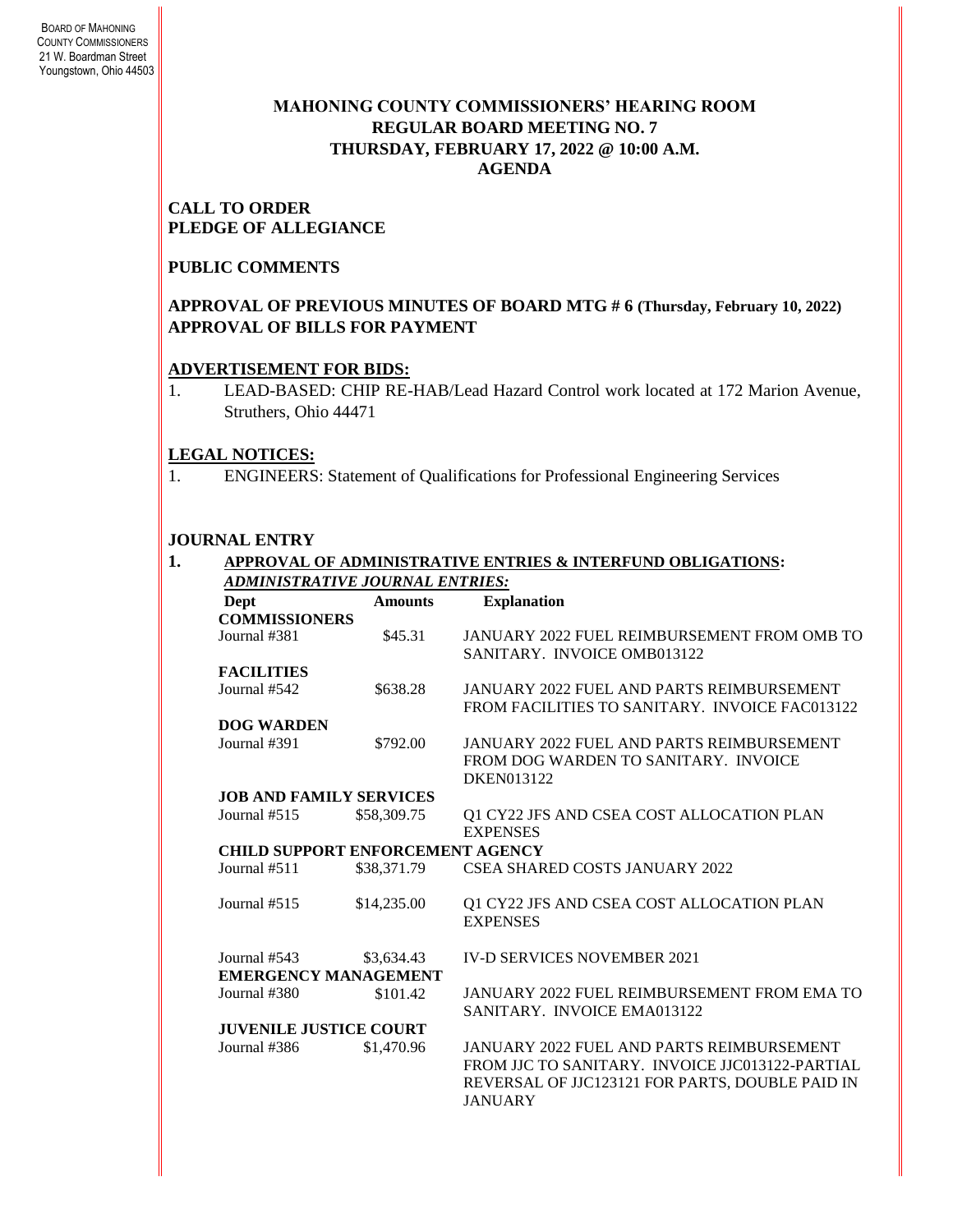#### **JUDICIAL GENERAL**

| Journal #544              | \$1,207.04 | TRANSFERRING THE AMOUNT OF \$1207.04 TO THE<br>PROSECUTOR'S OFFICE TO REIMBURSE THEIR COSTS<br>FOR HAVING TO BRING THE DEFENDANT EDWARD<br>LIGHTING BACK TO OHIO |  |  |  |
|---------------------------|------------|------------------------------------------------------------------------------------------------------------------------------------------------------------------|--|--|--|
| <b>BOARD OF ELECTIONS</b> |            |                                                                                                                                                                  |  |  |  |
| Journal #535              | \$62.83    | JANUARY 2022 FUEL REIMBURSEMENT FROM BOE TO<br>SANITARY. INVOICE BOE013122                                                                                       |  |  |  |
| Journal #539              | \$160.00   | <b>BCI WEB CHECKS INVOICE MCBE-MCSO-JANUARY-</b><br>2022                                                                                                         |  |  |  |

### **2. AGREEMENTS:**

- a. CONVENTION & VISITORS: Agreement with Mill Creek Auto Sales dba U-Save Auto Rental for auto rental to travel to out of town trade shows, educational seminars and meetings during the year 2022 in the estimated amount of \$1,100.00. (nongeneral)
- b. ENGINEERS: Agreement with Gobel's Towing & Recovery Inc., for towing and recovery services as needed for the year 2022 in the estimated amount of \$3,000.00. (non-general)
- c. ENGINEERS: Agreement with Jeswald Auto Truck Service for towing and recovery services as needed for the year 2022 in the estimated amount of \$3,000.00. (nongeneral)
- d. ENGINEERS: Agreement with Youngstown Oxygen & Welding Supply for gas cylinder leasing and gas refills for the year 2022 in the estimated amount of \$2,760.00. (non-general)
- e. ENGINEERS: Modification to agreement with ms consultants, inc., for MAH-CR 18 Mahoning Avenue Resurfacing Project in the amount of \$19,735.00 (non-general & 80% Federally funded)
- f. JJC: Agreement with Innovation Counseling & Wellness Center, LLC for counseling and related services for the Pathways to Success Program in the amount of \$7,000.00 from February to June, 2022 with renewal options. (non-general)
- g. SANITARY: Agreement with Diamond Steel Construction Co., Inc., for crane and rigger rental and ironworker and welding services as needed for two (2) years in the estimated amount of \$20,000.00 per year. (non-general)
- h. SANITARY: Agreement with Iron Eagle Enterprises, LLC for vacuuming, transportation and proper disposal of spent sand and solids mixture from Damascus & Diehl Lake Wastewater Treatment Plants in the estimated amount of \$33,000.00 for two (2) years. (non-general)

### **3. CHANGE ORDERS:**

a. TREASURERS: Change Order No. 1 with United Mail LLC for additional programming for first half 2022 tax bill preparation and mailing in the amount of \$1,217.32. (general)

### **RESOLUTIONS**

### **1. ADDITIONS:**

| Dept                     | <b>Amounts</b> | <b>Explanation</b>                         |
|--------------------------|----------------|--------------------------------------------|
| <b>SANITARY ENGINEER</b> |                |                                            |
| Journal #365             | \$31,300.00    | BUDGET ADDITION TO PROJECT #06068 CAMPBELL |
|                          |                | WWTP GRIT REPLACEMENT IMP 522 FOR CON-     |
|                          |                | STRUCTION PHASE SERVICES INCREASE ARCHI-   |
|                          |                | TECT / ENGINEER CONTRACT SERVICES          |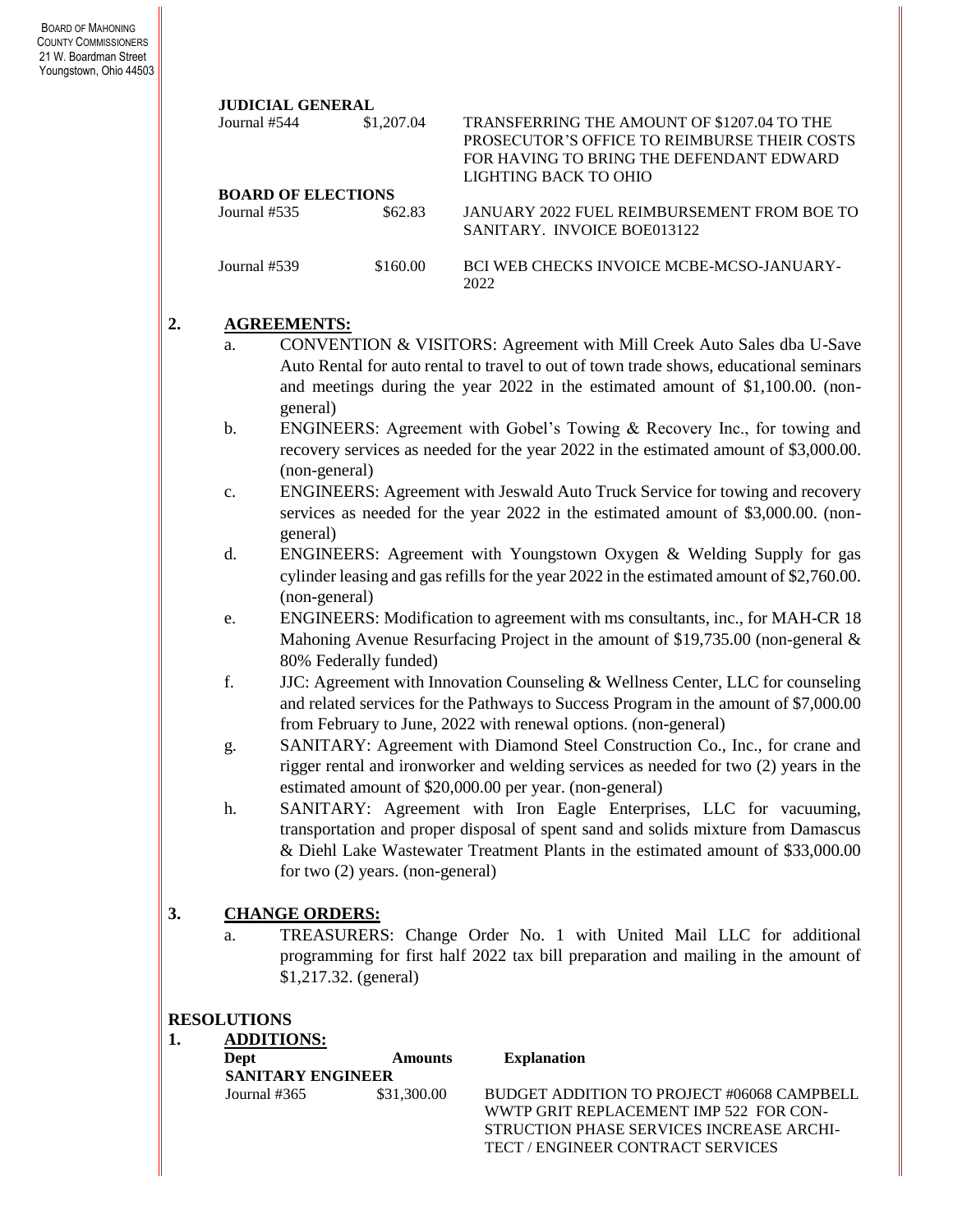BOARD OF MAHONING COUNTY COMMISSIONERS 21 W. Boardman Street Youngstown, Ohio 44503

| Journal #593                              | \$1,167,125.00 | BUDGET ADDITION TO PROJECT #06068 CAMPBELL<br>WWTP GRIT REPLACEMENT IMP 522 FOR CARRY-<br>OVER FUNDING INCREASE GENERAL CONTRACT-<br>ING AND EASMENT/RIGHT OF WAYS                                                                                                                                                                                                                                                                                                                                                |  |  |  |
|-------------------------------------------|----------------|-------------------------------------------------------------------------------------------------------------------------------------------------------------------------------------------------------------------------------------------------------------------------------------------------------------------------------------------------------------------------------------------------------------------------------------------------------------------------------------------------------------------|--|--|--|
| <b>COMMON PLEAS COURT</b><br>Journal #580 | \$14,600.00    | BUDGET ADDITION TO ORGS #1420757 COMMON<br>PLEAS LEGAL RESEARCH; #1410575 COMMON<br>PLEAS SPECIAL PROJECTS INCREASE SUBSCRIP-<br><b>TIONS</b>                                                                                                                                                                                                                                                                                                                                                                     |  |  |  |
| Journal #583                              | \$6,692.00     | BUDGET ADDITION TO ORG #1415575 COMMON<br>PLEAS IT PROJECTS INCREASE SOFTWARE MAIN-<br><b>TENANCE AGREEMENTS</b>                                                                                                                                                                                                                                                                                                                                                                                                  |  |  |  |
| Journal #598                              | \$54,000.00    | BUDGET ADDITION TO ORG #01575 GENERAL FUND<br>COMMON PLEAS COURT INCREASE SOFTWARE<br>MAINTENANCE AGREEMENTS                                                                                                                                                                                                                                                                                                                                                                                                      |  |  |  |
| <b>SHERIFF</b>                            |                |                                                                                                                                                                                                                                                                                                                                                                                                                                                                                                                   |  |  |  |
| Journal #599                              | \$30,346.00    | BUDGET ADDITION TO ORG #02669 SHERIFF INFOR-<br>MATION TECHNOLOGY INCREASE EQUIPMENT                                                                                                                                                                                                                                                                                                                                                                                                                              |  |  |  |
| <b>ENGINEER</b><br>Journal #441           | \$1,500,000.00 | BUDGET ADDITION TO PROJECTS #80101 LIPKEY<br>ROAD BRIDGE- JACKSON TWP; #80102 MIDDLE-<br>TOWN ROAD BRIDGE- GOSHEN TWP; #80103<br>LEFFINGWELL ROAD BRIDGE- CANFIELD TWP<br>INCREASE GENERAL CONTRACTING; PROJECTS<br>#80104 STATE STREET BRIDGE- STRUTHERS; #80105<br>EARLY ROAD BRIDGE-YOUNGSTOWN; #80106<br>LANDSDOWNE BLVD BRIDGE-YOUNGSTOWN;<br>#80107 SPRING COMMONS BRIDGE PAINTING-<br>YOUNGSTOWN; #80108 MARKET STREET BECK<br>REPAIRS-YOUNGSTOWN INCREASE ARCHITECT/<br><b>ENGINEER CONTRACT SERVICES</b> |  |  |  |
| Journal $#550$                            | \$48,000.00    | BUDGET ADDITION TO PROJECT #80096 MAHONING<br>AVENUE RESURFACING INCREASE GENERAL<br><b>CONTRACTING</b>                                                                                                                                                                                                                                                                                                                                                                                                           |  |  |  |
| Journal #577                              | \$48,800.00    | BUDGET ADDITION TO PROJECT #80109 CEAO-LPA<br>SAFETY STUDY FY22 INCREASE GENERAL<br><b>CONTRACTING</b>                                                                                                                                                                                                                                                                                                                                                                                                            |  |  |  |
| MENTAL HEALTH & RECOVERY BOARD            |                |                                                                                                                                                                                                                                                                                                                                                                                                                                                                                                                   |  |  |  |
| Journal #385                              | \$160,000.00   | BUDGET ADDITION TO GRANT #2217Q INDIGENT<br>PLACEMENT SFY22 INCREASE CONTRACTUAL<br><b>AGREEMENT</b>                                                                                                                                                                                                                                                                                                                                                                                                              |  |  |  |
| Journal #494                              | \$23,152.00    | BUDGET ADDITION TO GRANT #2815J SFY22-<br><b>GAMBLING ADDICTION- PREVENTION INCREASE</b><br>PREVENTION SERVICES                                                                                                                                                                                                                                                                                                                                                                                                   |  |  |  |
| Journal #533                              | \$75,452.00    | BUDGET ADDITION TO GRANTS #2207J SFY21-<br>FORENSIC; #28080 SYSTEM OF CARE FY20; #2832G<br>SFY21 SOR MINORITY 1.0 INCREASE CONTRACT-<br><b>UAL AGREEMENTS</b>                                                                                                                                                                                                                                                                                                                                                     |  |  |  |